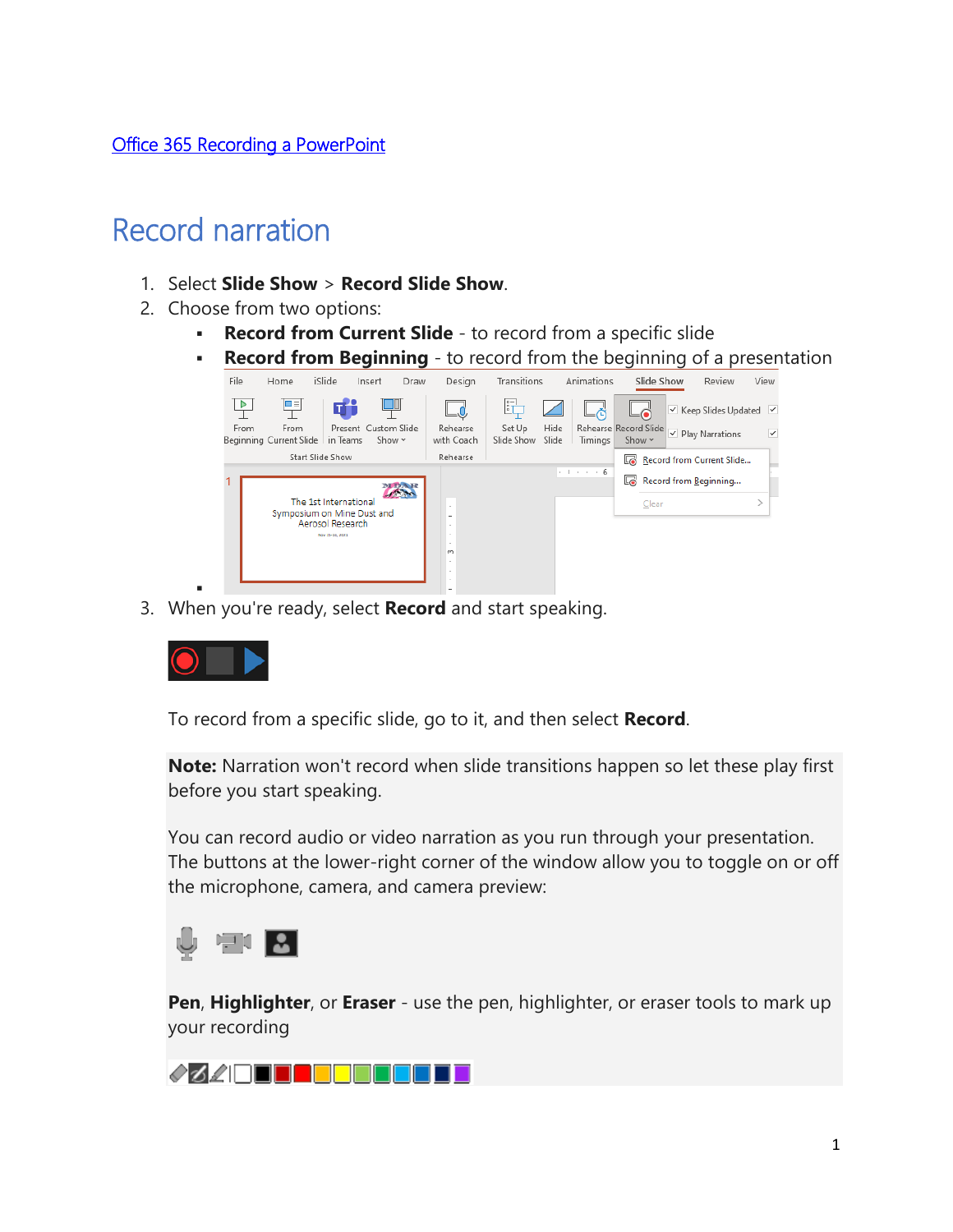## Remove narration

An audio icon appears on a slide when narration's available.



You can also remove narration from your slide.

- 1. If you're in record mode, select **Clear**.
- 2. Choose from two options:
	- **Clear Recording on Current Slide** to delete narration on the current slide
	- **Clear Recording on All Slides** to delete narration from all slides at once



**Note:** Click the audio icon to play the recorded narration and ensure the voice is properly recorded.



### Save a recording

When you're done recording, save and upload your presentation as a video.

- 1. Select **File**.
- 2. Choose **Save a Copy and select MPEG-4 Video(\*.mp4).**
- 3. Rename the file with the format: '**Your Name\_Title of the Presentation'**.